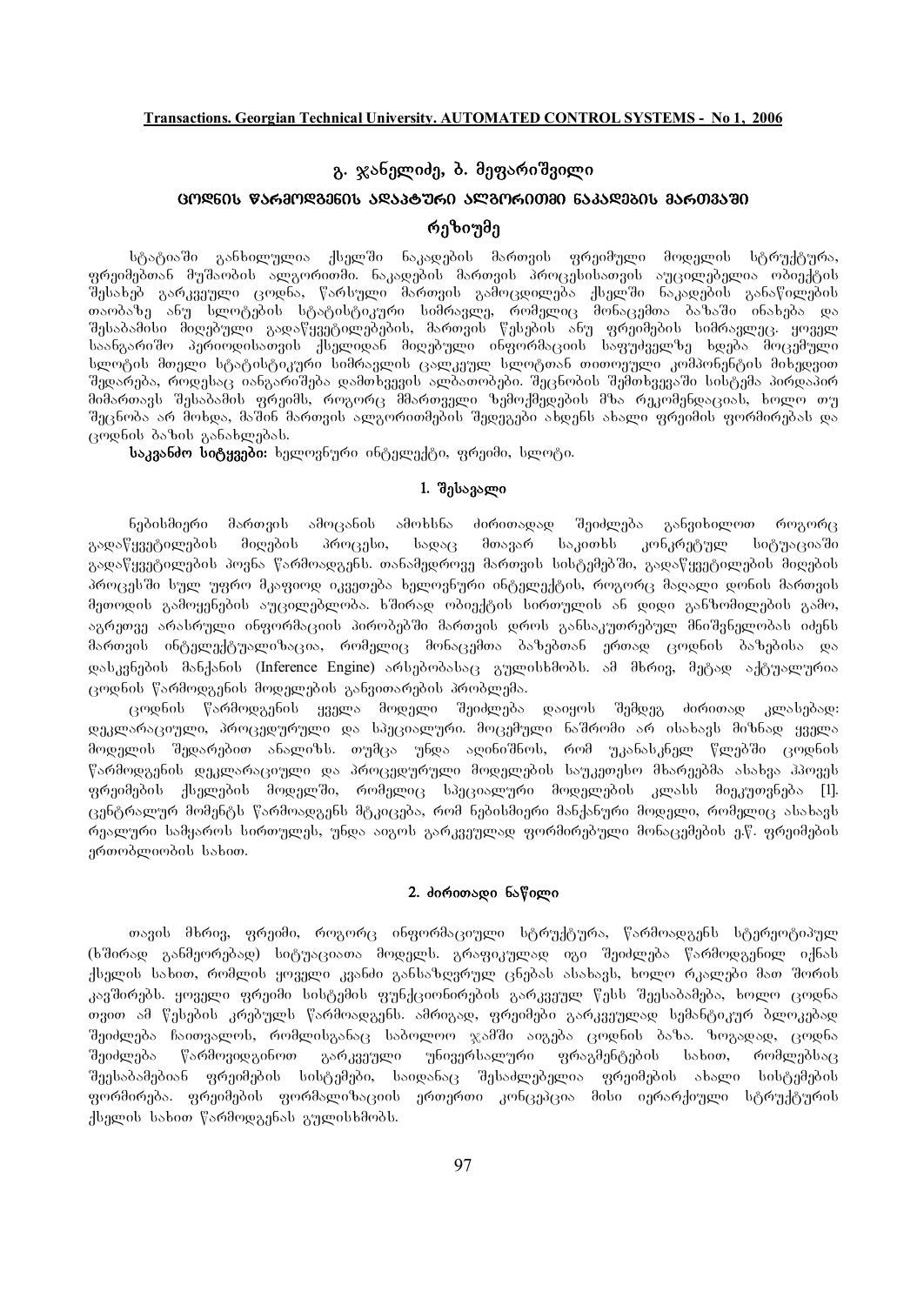## **Transactions. Georgian Technical University. AUTOMATED CONTROL SYSTEMS - No 1, 2006**



### $65b.$  1.

gრეიმების "ზედა დონეები" ფიქსირებულია და შეიცავს ფაქტებს, რომლებიც ყოველთვის ჭეშმარიტია სავარაუდო სიტუაციაში. "ქვედა დონეები" შეიცავენ მრავალ ტერმინალს (ან სლოტს), რომლებიც უნდა შეივსოს კონკრეტული ფაქტებითა თუ მონაცემებით. თითოეულ ტერმინალში შესაძლოა არსებობდნენ პირობები, რომელთაც დააკმაყოფილებს მათი მნიშვნელობების მინიჭება. ჩვეულებრივ, ასეთ მინიჭებებს "ქვეფრეიმები" წარმოადგენენ. მარტივი პირობები მოიცემა ე.წ. *მარკერების* მეშვეობით, რომლებიც მოცემული ტერმინალისათვის შესაფერისი ობიექტის ან ქვეფრეიმის მნიშვნელობაზე მიუთითებენ. აღსანიშნავია, რომ ერთი და იგივე ტერმინალების გამოყენება ხდება სხვადასხვა ფრეიმების მიერ, რაც განსხვავებული წყაროებიდან შეგროვებული ინფორმაციის კოორდინირების საშუალებას იძლევა. მეორეს მხრივ, ურთიერთდაკავშირებული ფრეიმთა ჯგუფები ერთიანდებიან ფრეიმთა სისტემებად, რომლებშიც აისახებიან მოქმედებები, მიზეზშედეგობრივი კავშირები და ა.შ.

მიღებული ინფორმაციის საფუძველზე ტერმინალები ახდენენ სიტუაციის ტიპის იდენტიფიცირებას ან იძლევიან კონკრეტული სიტუაციის პარამეტრებს. მათი ერთობლიობა ქმნის განსაზღვრულ სიტუაციებისაგან ნებისმიერი კონკრეტული სიტუაციის "გაგება-შეცნობის" საფუძველს. განსაკუთრებულად "გაგების" პროცესი ნიშნავს მეხსიერებაში არსებული შესაბამისი წესების აქტივიზაციას და მის შეთანხმებულობას მიმდინარე სიტუაციის ტერმინალებთან.

 $\beta$ არუმატებლობის შემთხვევაში, მეხსიერებიდან "აირჩევა" უკვე სხვა ფრეიმი, რომლის ტერმინალები აღმოჩნდნენ ერთმანეთს შორის უფრო შესაბამის დამოკიდებულებაში განსახილველი სიტუაციისათვის. სხვა შემთხვევაში ანუ, თუ არსებული ფრეიმებიდან ვერ მოხერხდა მსგავსი ფრეიმის მოძიება, ხდება ახალი წესის (ფრეიმის) ფორმირება მოცემული პირობების შესაბამისად, რაც ცოდნის ბაზის განსწავლა-განახლების პროცესს წარმოადგენს. (ერთი ფრეიმის მეორეთი ჩანაცვლება ნათლად  $g$ ლინდება ბუნებრივი ინტელექტის შემთხვევაშიც).

ცოდნის ბაზის განსწავლა-განახლების პროცესი მეტად ეფექტურად შეიძლება განხორციელდეს გენეტიკური ალგორითმების გამოყენებით [2,3], როცა ტერმინალებზე ახალი ინფორმაციის შემოსვლის დროს აღმოჩნდება, რომ არ არსებობს შესაბამისობა არსებულ ფრეიმებს ანუ წესების კრებულსა და მოცემულ რეალობას შორის. ამ შემთხვევაში, გენეტიკური ალგორითმის ამონახსნი უნდა იყოს ახალი  $q$ რეიმის ფორმირება, რომელიც დააკმაყოფილებს ზემოხსენებულ მოთხოვნებს. ახალი ფრეიმის სტრუქტურა მიიღება არსებულ ფრეიმებზე გენეტიკური ალგორითმის ოპერატორების: სელექციის, კროსოვერისა და მუტაციის გამოყენებით.

ქსელში ნაკადების მართვის დროს ფრეიმული მოდელის სტრუქტურა: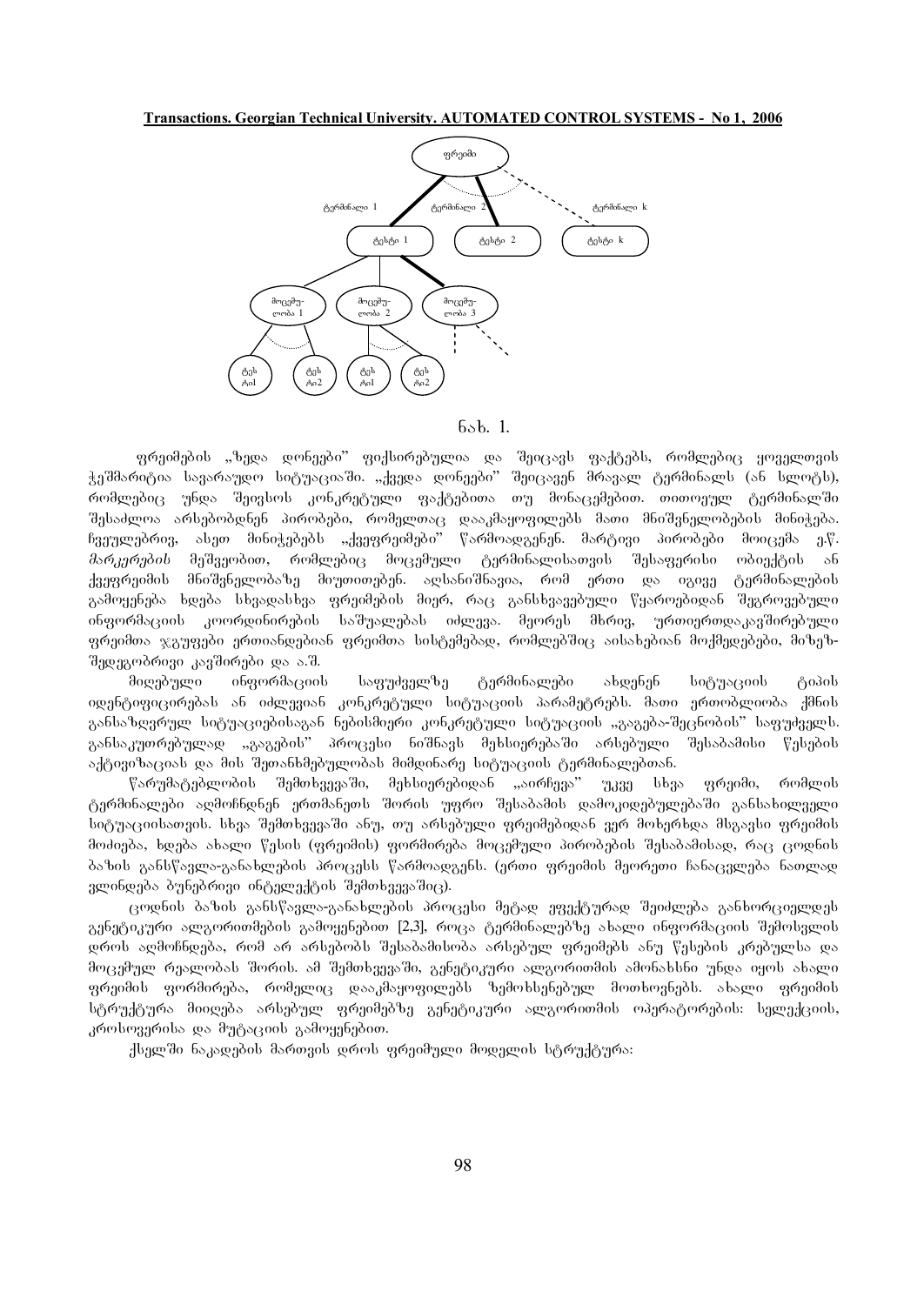**Transactions. Georgian Technical University. AUTOMATED CONTROL SYSTEMS - No 1, 2006**



განვიხილოთ მართვის პროცესში ფრეიმებთან მუშაობის ალგორითმი, რომლის ბლოკ-სქემა მოყვანილია ნახ.3–ზე. დავუშვათ, რომ უკვე გაგვაჩნია გარკვეული ცოდნა, წარსული მართვის გამოცდილება ქსელში ნაკადების განაწილების თაობაზე ანუ სლოტების სტატისტიკური სიმრავლე და შესაბამისი მიღებული გადაწყვეტილებების, მართვის წესების ანუ ფრეიმების სიმრავლეც.

 $y$ ოველ საანგარიშო  $t = 1, T$  პერიოდისათვის ქსელიდან მიღებული ინფორმაციის საფუძველზე ხდება მოცემული სლოტის მთელი სტატისტიკური სიმრავლის ცალკეულ სლოტთან თითოეული კომპონენტის მიხედვით შედარება, როდესაც იანგარიშება დამთხვევის ალბათობები. თუ შეცნობა მოხდა ანუ სლოტების სიმრავლეში ნაპოვნი იქნა ანალოგიური სიტუაცია, მაშინ პირდაპირ მიმართავს შესაბამის ფრეიმს, როგორც მმართველი ზემოქმედების მზა რეკომენდაციას. თუ შეცნობა არ მოხდა, მაშინ მართვის (დინამიური ხეების, აგრეთვე გენეტიკური) ალგორითმების შედეგები ახდენს ახალი ფრეიმის ფორმირებას.

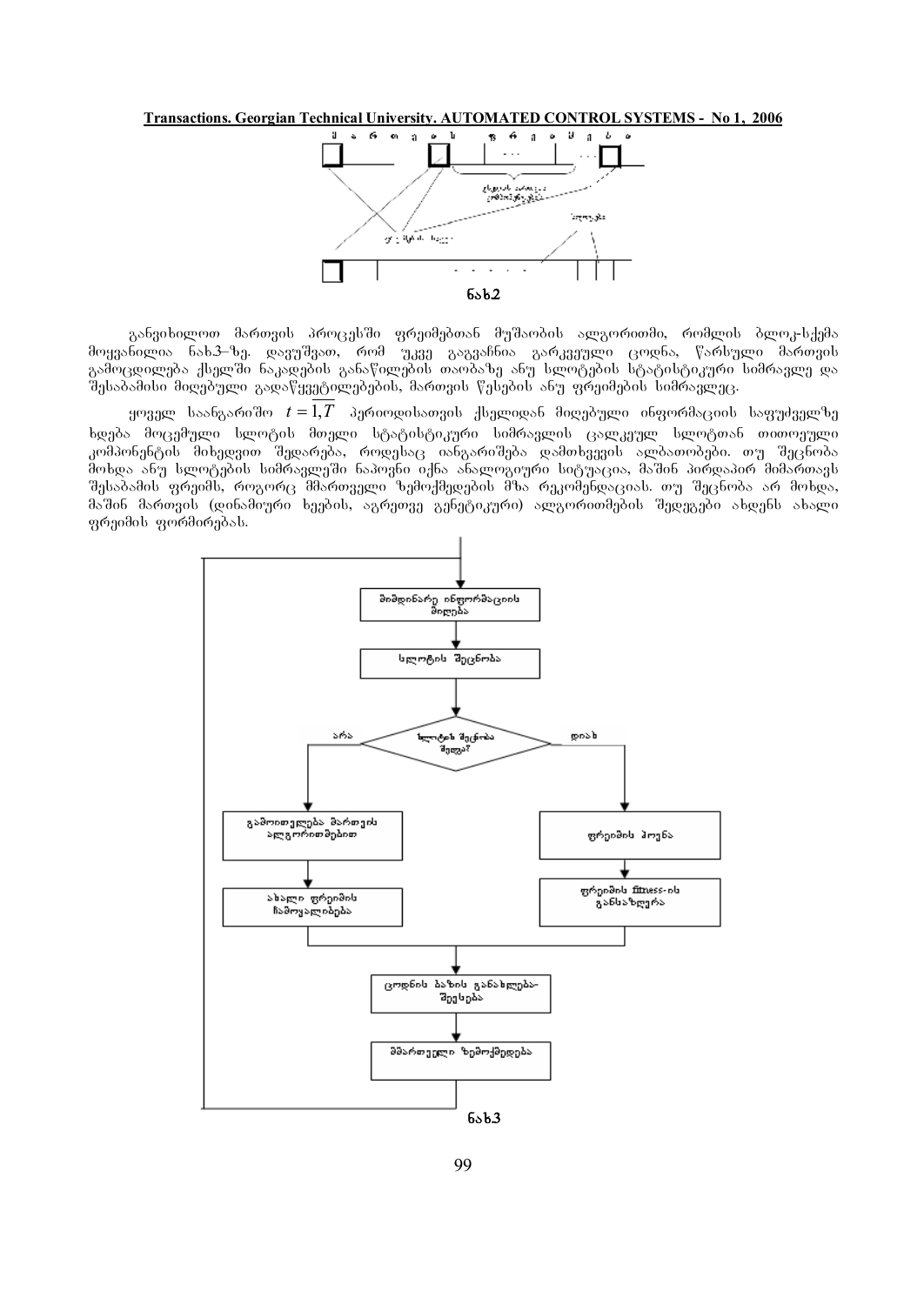### **Transactions. Georgian Technical University. AUTOMATED CONTROL SYSTEMS - No 1, 2006**

შემდეგ, ფრეიმების განმეორების სიხშირის მთვლელის ინდიკატორის მიხედვით ხდება ფრეიმების კლებადობით სორტირება, რაც დაბალ სიცოცხლისუნარიანი ფრეიმების (რომლებიც თითქმის აღარ  $\theta$ ეორდებიან) ცოდნის ბაზიდან ამოვარდნის საფუძველი ხდება, ნახ. 4.

 $\nabla$ არმოდგენილი ალგორითმი მკვეთრად ამაღლებს ქსელის მართვის ოპერატიულობის ხარისხს, განსაკუთრებით ავარიული სიტუაციების წარმოშობის დროს. გარდა ამისა, იგი ძალიან მოსახერხებელია არასრული ინფორმაციის შემთხვევაში მართვის თვალსაზრისით.

### **ლიტერატურა**

1. Minsky M. L. A framework for representing knowledge. In: The Psychology of Computer visin, McGraw\_Hill, New York, pp. 34-57, 1974.

2. Holland J. (1975).- Adaption in Natural and Artificial Systems, University of Michigan Press Ann. Arbor, USa.

3. Goldberg D.E. (1989).- Genetic Algorithmsin Search Optimization and MachineLearning, Addison Wesley, Reading, Mass.





### **АДАПТИВНЫЙ АЛГОРИТМ ПРЕДСТАВЛЕНИЯ ЗНАНИЙ В УПРАВЛЕНИИ ПОТОКОВ**

#### **Резюмe**

В статье рассмотривается структура фреймовой модели управления потоков в сети, а также алгоритм работы со фреймами. В процессе управления потоками необходимо иметь некоторые знания, опыт распределения потоков, статистику принятых решений. Для каждого очетного периода процесса